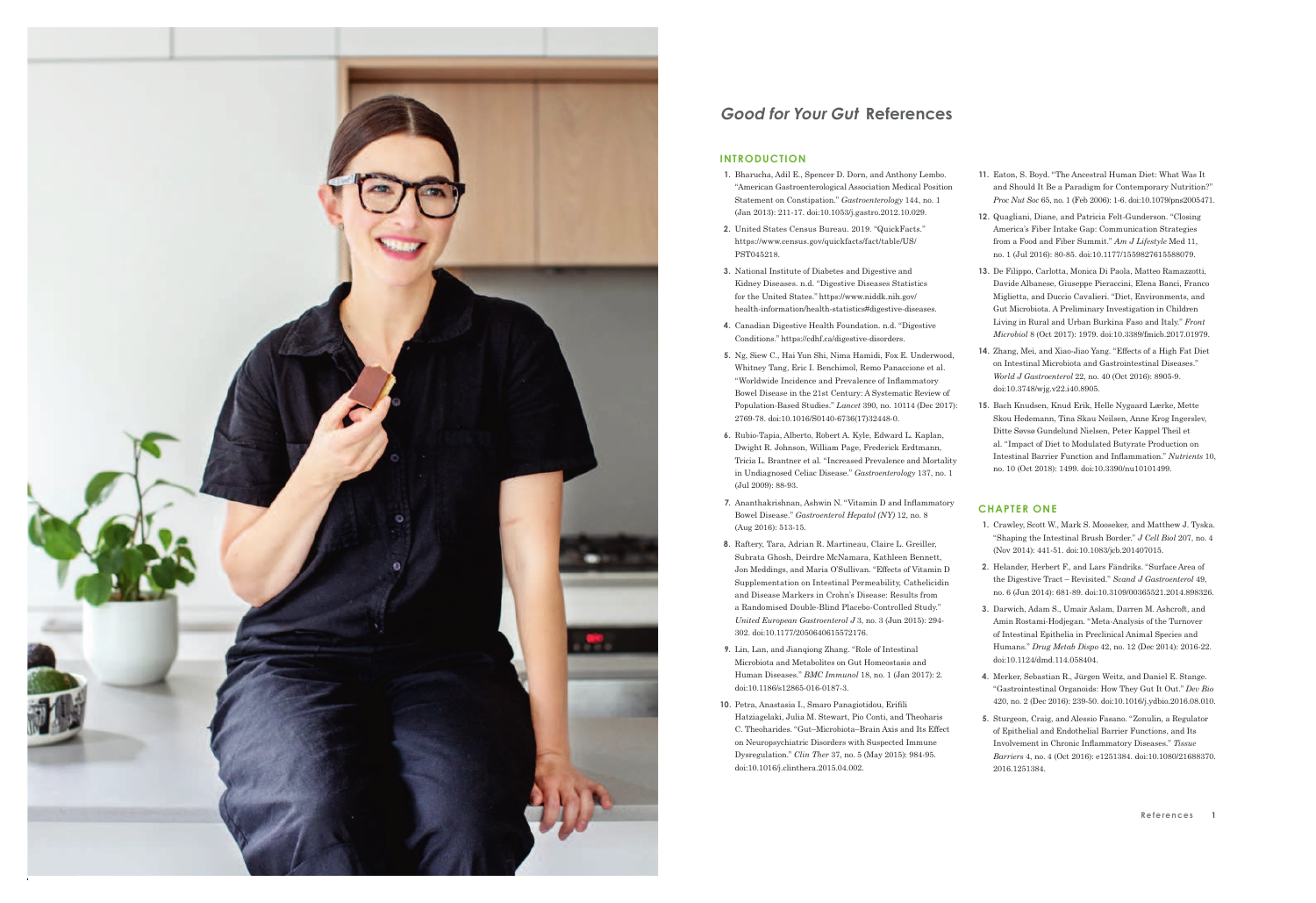- **6.** Camilleri, Michael, Barbara J. Lyle, Karen L. Madsen, Justin Sonnenburg, Kristin Verbeke, and Gary D. Wu. "Role for Diet in Normal Gut Barrier Function: Developing Guidance within the Framework of Food-Labeling Regulations." *Am J Physiol Gastrointest Liver Physiol* 317, no. 1 (Jul 2019): G17-G39. doi:10.1152/ajpgi.00063.2019.
- **7.** Harrell, Laura, Yunwei Wang, Dionysios Antonopoulos, Vincent Young, Lev Lichtenstein, Yong Huang, Stephen Hanauer, and Eugene Chang. "Standard Colonic Lavage Alters the Natural State of Mucosal-Associated Microbiota in the Human Colon." *PloS One* 7, no. 2 (Feb 2012): e32545. doi:10.1371/journal.pone.0032545.
- **8.** Jalanka, Jonna, Anne Salonen, Jarkko Salojärvi, Jarmo Ritari, Outi Immonen, Luca Marciani, and Penny Gowland. "Effects of Bowel Cleansing on the Intestinal Microbiota." *Gut* 64, no. 10 (Oct 2015): 1562-68. doi:10.1136/gutjnl-2014-307240.
- **9.** Drago, Lorenzo, Marco Toscano, Roberto De Grandi, Valentina Casini, and Fabio Pace. "Persisting Changes of Intestinal Microbiota after Bowel Lavage and Colonoscopy." *Eur J Gastroenterol Hepatol* 28, no. 5 (May 2016): 532-37. doi:10.1097/MEG.0000000000000581.
- **10.** Parekh, P. J., Dawn Burleson, Craig Lubin, and David A. Johnson. "Colon Irrigation: Effective, Safe, and Well-Tolerated Alternative to Traditional Therapy in the Management of Refractory Chronic Constipation." *J Clin Gastroenterol Hepatol* 2, no. 1 (Feb 2018): 5. doi:10.21767/2575-7733.100034.
- **11.** Donaldson, Gregory P., S. Melanie Lee, and Sarkis K. Mazmanian. "Gut Biogeography of the Bacterial Microbiota." *Nat Rev Microbiol* 14, no. 1 (Jan 2016): 20-32. doi:10.1038/nrmicro3552.

#### **CHAPTER TWO**

- **1.** Quagliani, Diane, and Patricia Felt-Gunderson. "Closing America's Fiber Intake Gap: Communication Strategies from a Food and Fiber Summit." *Am J Lifestyle Med* 11, no. 1 (Jul 2016): 80-85. doi:10.1177/1559827615588079.
- **2.** Simpson, H. L., and B. J. Campbell. "Review Article: Dietary Fibre-Microbiota Interactions." *Aliment Pharmacol Ther* 42, no. 2 (Jul 2015): 158-79. doi:10.1111/apt.13248.
- **3.** Yao, Chu K. Asaf Rotbart, Jian Z. Ou, Kourosh Kalantar-Zadeh, Jane G. Muir, and Peter R. Gibson. "Modulation of Colonic Hydrogen Sulfide Production by Diet and Mesalazine Utilizing a Novel Gas-Profiling Technology." *Gut Microbes* 9, no. 6 (Nov 2018): 510-22. doi:10.1080/19490976.2018.1451280.
- **4.** Nikkhah Bodagh, Mehrnaz, Iradj Maleki, and Azita Hekmatdoost. "Ginger in Gastrointestinal Disorders: A Systematic Review of Clinical Trials." *Food Sci Nutr* 7, no. 1 (Nov 2018): 96-108. doi:10.1002/fsn3.807.
- **5.** Anheyer, Dennis, Jane Frawley, Anna Katharina Koch, Romy Lauche, Jost Langhorst, Gustav Dobos, and Holger Cramer. "Herbal Medicines for Gastrointestinal Disorders in Children and Adolescents: A Systematic Review." *Pediatrics* 139, no. 6 (Jun 2017): e20170062. doi:10.1542/ peds.2017-0062.
- **6.** Sanaati, Fateme, Safa Najafi, Zahra Kashaninia, and Masoud Sadeghi. "Effect of Ginger and Chamomile on Nausea and Vomiting Caused by Chemotherapy in Iranian Women with Breast Cancer." *Asian Pac J Cancer Prev* 17, no. 8 (2016): 4125-29.
- **7.** Khan, Islam, Sue E. Samson, and Ashok Kumar Grover. "Antioxidant Supplements and Gastrointestinal Diseases: A Critical Appraisal." *Med Princ Pract* 26, no. 3 (Mar 2017): 201-17. doi:10.1159/000468988.
- **8.** Mirzaee, Fatemeh, Amirsaeed Hosseini, Hossein Bakhshi Jouybari, Ali Davoodi, and Mohammad Azadbakht. "Medicinal, Biological and Phytochemical Properties of Gentiana Species." *J Tradit Complement Med* 7, no. 4 (Jan 2017): 400-408. doi:10.1016/j.jtcme.2016.12.013.
- **9.** Wilder-Smith, Clive H., Søren S. Olesen, Andrea Materna, and Asbjørn M. Drewes. "Fermentable Sugar Ingestion, Gas Production, and Gastrointestinal and Central Nervous System Symptoms in Patients with Functional Disorders." *Gastroenterology* 155, no. 4 (Oct 2018): 1034-44. doi:10.1053/j.gastro.2018.07.013.
- **10.** Caballero, N., and J. Serra. "Gas Swallow during Meals in Patients with Excessive Belching." *Neurogastroenterol Motil* 29, no. 9 (Sep 2017): e13128. doi:10.1111/nmo.13128.
- **11.** Mego, M., A. Accarino, J.-R. Malagelada, F. Guarner, and F. Azpiroz. "Accumulative Effect of Food Residues on Intestinal Gas Production." *Neurogastroenterol Motil* 27, no. 11 (Nov 2015): 1621-28. doi: 10.1111/nmo.12662.
- **12.** Mego, M., A. Accarino, G. Tzortzis, J. Vulevic, G. Gibson, F. Guarner, and F. Azpiroz. "Colonic Gas Homeostasis: Mechanisms of Adaptation Following HOST-G904 Galacto oligo saccharide Use in Humans." *Neuro gastroenterol Motil* 29, no. 9 (Sep 2017): e13080. doi:10.1111/ nmo.13080.
- **13.** Mari, Amir, Fadi Abu Backer, Mahmud Mahamid, Hana Amara, Dan Carter, Doron Boltin, and Ram Dickman. "Bloating and Abdominal Distension: Clinical Approach and Management." *Adv Ther* 36, no. 5 (May 2019): 1075-84. doi:10.1007/s12325-019-00924-7.
- **14.** Lee, Hong Sub, Jai Keun Kim, Joo Sung Sun, and Kwang Jae Lee. "Gastrointestinal Gas and Abdominal Fat Quantity Measured by Three-Dimensional Abdominal Computed Tomography in Patients with Functional Bloating." *Korean J Gastroenterol* 71, no. 6 (Jun 2018): 324-31. doi:10.4166/ kjg.2018.71.6.324.
- **15.** Azpiroz, Fernando, Laura Molne, Sara Mendez, Adoración Nieto, Chaysavanh Manichanh, Marianela Mego, and Anna Accarino. "Effect of Chicory-Derived Inulin on Abdominal Sensations and Bowel Motor Function." *J Clin Gastroenterol* 51, no. 7 (Aug 2017): 619-25. doi:10.1097/ MCG.0000000000000723.
- **16.** Yao, Chu K., Asaf Rotbart, Jian Z. Ou, Kourosh Kalantar-Zadeh, Jane G. Muir, and Peter R. Gibson. "Modulation of Colonic Hydrogen Sulfide Production by Diet and Mesalazine Utilizing a Novel Gas-Profiling Technology." *Gut Microbes* 9, no. 6 (Nov 2018): 510-22. doi:10.1080/19490976.2018.1451280.
- **17.** Bendezú, R. A., E. Barba, E. Burri, D. Cisternas, C. Malagelada, S. Segui, and A. Accarino. "Intestinal Gas Content and Distribution in Health and in Patients with Functional Gut Symptoms." *Neurogastroenterol Motil* 27, no. 9 (Sep 2015): 1249-57. doi:10.1111/nmo.12618.
- **18.** Vulevic, Jelena, George Tzortzis, Aleksandra Juric, and Glenn R. Gibson. "Effect of a Prebiotic Galactooligosaccharide Mixture (B-GOS®) on Gastrointestinal Symptoms in Adults Selected from a General Population Who Suffer with Bloating, Abdominal Pain, or Flatulence." *Neurogastroenterol Motil* 30, no. 11 (Nov 2018): e13440. doi:10.1111/nmo.13440.
- **19.** Talley, Nicholas J., and Alexander C. Ford. "Functional Dyspepsia." *N Eng J Med* 373, no. 19 (Nov 2015): 1853-63. doi:10.1056/NEJMra1501505.
- **20.** Richter, Joel E., and Joel H. Rubenstein. "Presentation and Epidemiology of Gastroesophageal Reflux Disease.' *Gastroenterology* 154, no. 2 (Jan 2018): 267-76. doi:10.1053/ j.gastro.2017.07.045.
- **21.** Sethi, Sajiv, and Joel E. Richter. "Diet and Gastroesophageal Reflux Disease: Role in Pathogenesis and Management." *Curr Opin Gastroenterol* 33, no. 2 (Mar 2017): 107-11. doi:10.1097/MOG.0000000000000337.
- **22.** Dossett, Michelle L., Ezra M. Cohen, and Jonah Cohen. "Integrative Medicine for Gastrointestinal Disease." *Prim Care* 44, no. 2 (Jun 2017): 265-80. doi:10.1016/j. pop.2017.02.002.
- **23.** Tan, Victoria P. "The Low-FODMAP Diet in the Management of Functional Dyspepsia in East and Southeast Asia." *J Gastroenterol Hepatol* 32, no. S1 (Mar 2017): 46-52.
- **24.** Pesce, Marcella, Martina Cargiolli, Sara Cassarano, Barbara Polese, Barbara De Conno, Laura Aurino, Nicola Mancino, and Giovanni Sarnelli. "Diet and Functional Dyspepsia: Clinical Correlates and Therapeutic Perspectives." *World J Gastroenterol* 26, no. 5 (Feb 2020): 456-65. doi:10.3748/wjg. v26.i5.456.
- **25.** Duboc, Henri, Sofya Latrache, Nicoleta Nebunu, and Benoit Coffin. "The Role of Diet in Functional Dyspepsia Management." *Front Psychiat* 11 (Feb 2020): 23. doi:10.3389/ fpsyt.2020.00023.
- **26.** Zito, Francesco Paolo, Barbara Polese, Letizia Vozzella, Antonietta Gala, Daniela Genovese, Viviana Verlezza, and Fabiana Medugno. "Good Adherence to Mediterranean Diet Can Prevent Gastrointestinal Symptoms: A Survey from Southern Italy." *World J Gastrointest Pharmacol Ther* 7, no. 4 (Nov 2016): 564-71. doi:10.4292/wjgpt.v7.i4.564.
- **27.** Simren, Magnus, Olafur S. Palsson, and William E. Whitehead. "Update on Rome IV Criteria for Colorectal Disorders: Implications for Clinical Practice." *Curr Gastroenterol Reports* 19, no. 4 (Apr 2017): 15. doi:10.1007/ s11894-017-0554-0.
- **28.** Lacy, Brian E., Fermín Mearin, Lin Chang, and William Chey. "Bowel Disorders." *Gastroenterol* 150, no. 6 (May 2016): 1393-407. doi:10.1053/j.gastro.2016.02.031.
- **29.** Hayat, Umar, Mohannad Dugum, and Samita Garg. "Chronic Constipation: Update on Management." *Cleve Clinic J Med* 84, no. 5 (May 2017): 397-408. doi:10.3949/ ccjm.84a.15141.
- **30.** Forootan, Mojgan, Nazila Bagheri, and Mohammad Darvishi. "Chronic Constipation: A Review of Literature." *Medicine (Baltimore)* 97, no. 20 (May 2018): e10631. doi:10.1097/MD.0000000000010631.
- **31.** Dimidi, Eirini, Stephanos Christodoulides, S. Mark Scott, and Kevin Whelan. "Mechanisms of Action of Probiotics and the Gastrointestinal Microbiota on Gut Motility and Constipation." *Adv Nutr* 8, no. 3 (May 2017): 484-94. doi:10.3945/an.116.014407.
- **32.** McRorie, Johnson W. Jr., and Nicola M. McKeown. "Understanding the Physics of Functional Fibers in the Gastrointestinal Tract: An Evidence-Based Approach to Resolving Enduring Misconceptions about Insoluble and Soluble Fiber." *J Acad Nutr Diet* 117, no. 2 (Feb 2017): 251-64. doi:10.1016/j.jand.2016.09.021.
- **33.** Christodoulides, S. et al. "Systematic Review with Meta-Analysis: Effect of Fibre Supplementation on Chronic Idiopathic Constipation in Adults." *Aliment Pharmacol Ther* 44, no. 2 (Jul 2016): 103-16. doi:10.1111/apt.13662.
- **34.** Richardson, David P., Juliet Ansell, and Lynley N. Drummond. "The Nutritional and Health Attributes of Kiwifruit: A Review." *Eur J Nutr* 57, no. 8 (Dec 2018): 2659-76. doi:10.1007/s00394-018-1627-z.
- **35.** Attaluri, A. et al. "Randomised Clinical Trial: Dried Plums (Prunes) vs. Psyllium for Constipation." *Aliment Pharmacol Ther* 33, no. 7 (Apr 2011): 822-28. doi:10.1111/j.1365-2036.2011.04594.x.
- **36.** Rao, S. S. C., S. Yu, and A. Fedewa. "Systematic Review: Dietary Fibre and FODMAP to Restricted Diet in the Management of Constipation and Irritable Bowel Syndrome." *Aliment Pharmacol Ther* 41, no. 12 (Jun 2015): 1256-70. doi:10.1111/apt.13167.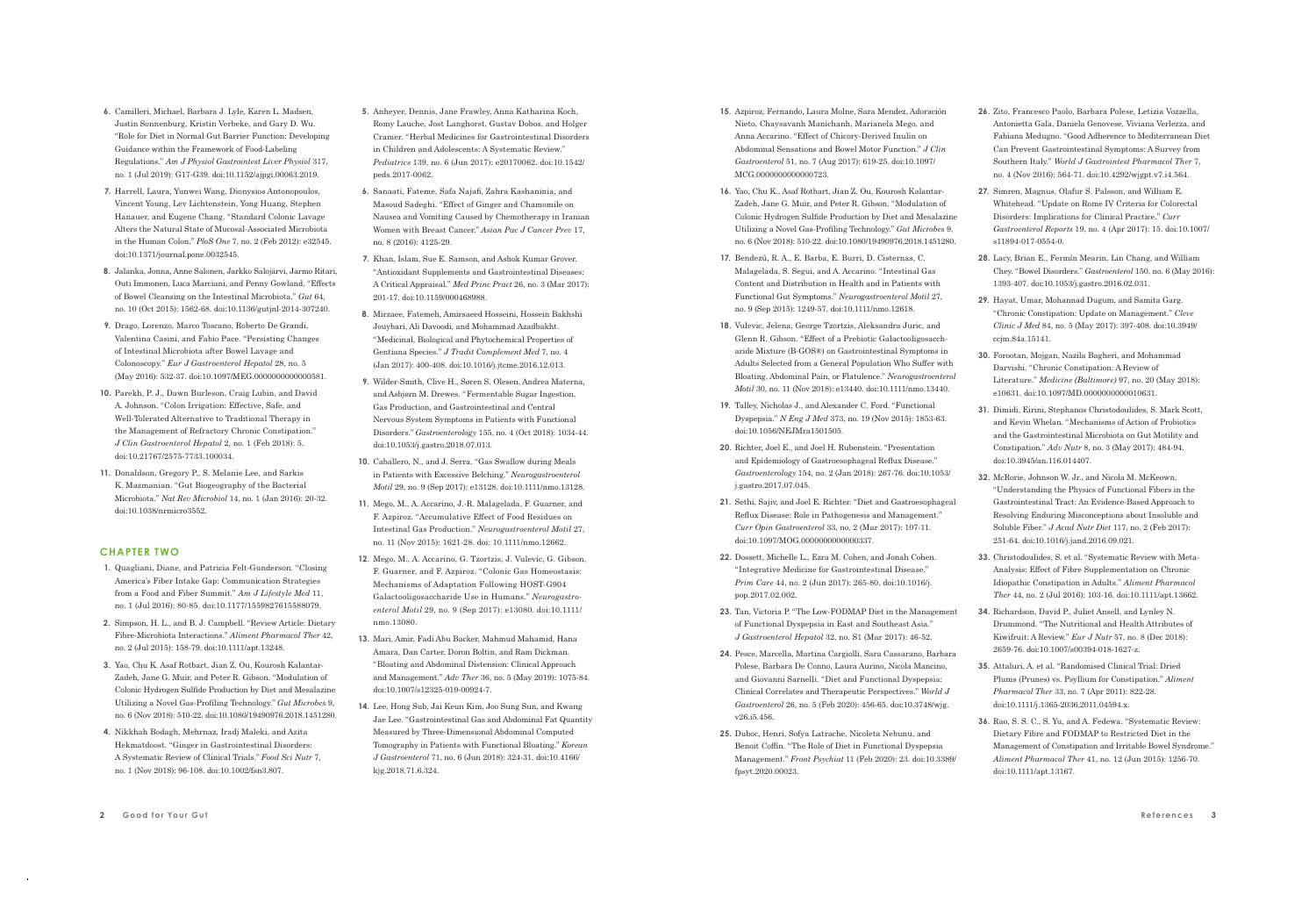- **37.** Okawa, Yohei, Shin Fukudo, and Hiromi Sanada. "Specific Foods Can Reduce Symptoms of Irritable Bowel Syndrome and Functional Constipation: A Review." *Biopsycho Med* 13 (May 2019): 10. doi:10.1186/s13030-019-0152-5.
- **38.** Bayer, Simone Birgit, Richard Blair Gearry, and Lynley Ngaio Drummond. "Putative Mechanisms of Kiwifruit on Maintenance of Normal Gastrointestinal Function." *Crit Rev Food Sci Nutr* 58, no. 14 (2018): 2432-52. doi: 10.1080/10408398.2017.1327841.
- **39.** von Volkmann, Hilde L., Ingeborg Brønstad, Odd Helge Gilja, Rune R. Tronstad, Dag Andre Sangnes, Ragnar Nortvedt, and Trygve Hausken. "Prolonged Intestinal Transit and Diarrhea in Patients with an Activating GUCY2C Mutation." *PloS One* 12, no. 9 (Sep 2017): e0185496. doi:10.1371/journal.pone.0185496.
- **40.** Schiller, Lawrence R., Darrell S. Pardi, and Joseph H. Sellin. "Chronic Diarrhea: Diagnosis and Management." *Clin Gastroenterol Hepatol* 15, no. 2 (Feb 2017): 182-93. doi: 0.1016/j.cgh.2016.07.028.
- **41.** DuPont, Herbert L. "Persistent Diarrhea: A Clinical Review." *JAMA* 315, no. 24 (Jun 2016): 2712-23. doi:10.1001/ jama.2016.7833.
- **42.** Camilleri, Michael, Joseph H. Sellin, and Kim E. Barrett. "Pathophysiology, Evaluation, and Management of Chronic Watery Diarrhea." *Gastroenterology* 152, no. 3 (Feb 2017): 515-532.e2. doi:10.1053/j.gastro.2016.10.014.
- **43.** Bharucha, Adil E., Mira M. Wouters, and Jan Tak. "Existing and Emerging Therapies for Managing Constipation and Diarrhea." *Current Opin Pharmacol* 37 (Dec 2017): 158-66. doi:10.1016/j.coph.2017.10.015.

#### **CHAPTER THREE**

- **1.** Kahleova, Hana, Susan Levin, and Neal Barnard. "Cardio-Metabolic Benefits of Plant-Based Diets." *Nutrients* 9, no. 8 (Aug 2017): doi:10.3390/nu9080848.
- **2.** Salas-Salvadó, Jordi, Nerea Becerra-Tomás, Christopher Papandreou, and Mónica Bulló. "Dietary Patterns Emphasizing the Consumption of Plant Foods in the Management of Type 2 Diabetes: A Narrative Review." *Adv Nutr* 10, no. S4 (Nov 2019): S320-S331. doi:10.1093/advances/nmy102.
- **3.** Hansen, Nina Wærling, and Anette Sams. "The Microbiotic Highway to Health to New Perspective on Food Structure, Gut Microbiota, and Host Inflammation." *Nutrients* 10, no. 11 (Oct 2018): 1590. doi:10.3390/nu10111590.
- **4.** Tomova, Aleksandra, Igor Bukovsky, Emilie Rembert, Willy Yonas, Jihad Alwarith, Neal D. Barnard, and Hana Kahleova. "The Effects of Vegetarian and Vegan Diets on Gut Microbiota." *Front Nutr* 6 (Apr 2019): 47. doi:10.3389/ fnut.2019.00047.
- **5.** Lopez-Siles, Mireia, Núria Enrich-Capó, Xavier Aldeguer, Miriam Sabat-Mir, Sylvia H. Duncan, L. Jesús Garcia-Gil, and Margarita Martinez-Medina. "Alterations in the Abundance and Co-Occurrence of Akkermansia Muciniphila and Faecalibacterium Prausnitzii in the Colonic Mucosa of Inflammatory Bowel Disease Subjects." *Front Cell Infect Microbiol* 8 (Sept. 2018): 281. doi:10.3389/fcimb.2018.00281.
- **6.** Satija, Ambika, Shilpa N. Bhupathiraju, Donna Spiegelman, Stephanie E. Chiuve, JoAnn E. Manson, Walter Willett, Kathryn M. Rexrode, Eric B. Rimm, and Frank B. Hu. "Healthful and Unhealthful Plant-Based Diets and the Risk of Coronary Heart Disease in US Adults." *J Amer Coll Cardiol* 70, no. 4 (Jul 2017): 411-22. doi:10.1016/j.jacc.2017.05.047.
- **7.** Glick-Bauer, Marian, and Ming-Chin Yeh. "The Health Advantage of a Vegan Diet: Exploring the Gut Microbiota Connection." *Nutrients* 6, no. 11 (Oct 2014): 4822-38. doi:10.3390/nu6114822.
- **8.** Sonnenburg, Erica, and Justin Sonnenburg. "Op-Ed: The Extinction Inside Our Guts." *Los Angeles Times,* February 25, 2016. https://www.latimes.com/opinion/op-ed/la-oe-0225 sonnenburg-gut-bacteria-extinction-20160225-story.html.
- **9.** Bach Knudsen, Knud Erik, Helle Nygaard Lærke, Mette Skou Hedemann, Tina Skau Nielsen, Anne Krog Ingerslev, Ditte Søvsø Gundelund Nielsen, Peter Kappel Theil et al. " Impact of Diet-Modulated Butyrate Production on Intestinal Barrier Function and Inflammation." *Nutrients* 10, no. 10 (Oct 2018): 1499. doi:10.3390/nu10101499.
- **10.** Liu, Hu, Ji Wang, Ting He, Sage Becker, Guolong Zhang, Defa Li, and Xi Ma. "Butyrate: A Double-Edged Sword for Health?" *Adv Nutr* 9, no. 1 (Jan 2018): 21-29. doi:10.1093/ advances/nmx009.
- **11.** McRorie, Johnson W. Jr., and Nicola M. McKeown. "Understanding the Physics of Functional Fibers in the Gastrointestinal Tract: An Evidence-Based Approach to Resolving Enduring Misconceptions about Insoluble and Soluble Fiber." *J Acad Nutr Diet* 117, no. 2 (Feb 2017): 251-64. doi:10.1016/j.jand.2016.09.021.
- **12.** Pérez-Jiménez, J., V. Neveu, F. Vos, and A. Scalbert. " Identification of the 100 Richest Dietary Sources of Polyphenols: An Application of the Phenol-Explorer Database." *Eur J Clin Nutr* 64, no. S3 (Nov 2010): S112-S120. doi:10.1038/ ejcn.2010.221.
- **13.** Kawabata, Kyuichi, Yasukiyo Yoshioka, and Junji Terao. "Role of Intestinal Microbiota in the Bioavailability and Physiological Functions of Dietary Polyphenols." *Molecules* 24, no. 2 (Jan 2019): 370. doi:10.3390/molecules24020370.
- **14.** Smiljanec, Katarina, and Shannon L. Lennon. "Sodium, Hypertension, and the Gut: Does the Gut Microbiota Go Salty?" *Am J Physiol Heart Circ Physiol* 317, no. 6 (Dec 2019): H1173-H1182. doi:10.1152/ajpheart.00312.2019.
- **15.** Tanaka, Masami, and Hiroshi Itoh. "Hypertension as a Metabolic Disorder and the Novel Role of the Gut." *Curr Hyperten Rep* 21, no. 8 (Jun 2019): 63. doi:10.1007/ s11906-019-0964-5.
- **16.** Saffouri, George B., Robin R. Shields-Cutler, Jun Chen, Yi Yang, Heather R. Lekatz, Vanessa L. Hale, Janice M. Cho et al. "Small Intestinal Microbial Dysbiosis Underlies Symptoms Associated with Functional Gastrointestinal Disorders." *Nat Commun* 10, no. 1 (May 2019): 2012. doi:10.1038/s41467-019-09964-7.
- **17.** Rinninella, Emanuele, Marco Cintoni, Pauline Raoul, Loris Riccardo Lopetuso, Franco Scaldaferri, Gabriele Pulcini, Giacinto Abele Donato Miggiano, Antonio Gasbarrini, and Maria Cristina Mele. "Food Components and Dietary Habits: Keys for a Healthy Gut Microbiota Composition." *Nutrients* 11, no. 10 (Oct 2019): 2393. doi:10.3390/nu11102393.
- **18.** Zhang, Mei, and Xiao-Jiao Yang. "Effects of a High Fat Diet on Intestinal Microbiota and Gastrointestinal Diseases." *World J Gastroenterol* 22, no. 40 (Oct 2016): 8905-9. doi:10.3748/wjg.v22.i40.8905.
- **19.** Liu, Yanhong, Nadim J. Ajami, Hashem B. El-Serag, Clark Hair, David Y. Graham, Donna L. White, and Liang Chen et al. "Dietary Quality and the Colonic Mucosa-Associated Gut Microbiome in Humans." *Am J Clin Nutr* 110, no. 3 (Sep 2019): 701-12. doi:10.1093/ajcn/nqz139.
- **20.** Lang, Jennifer M., Calvin Pan, Rita M. Cantor, W. H. Wilson Tang, Jose Carlos Garcia-Garcia, Ira Kurtz, Stanley L. Hazen et al. " Impact of Individual Traits, Saturated Fat, and Protein Source on the Gut Microbiome." *mBio* 9, no. 6 (Dec 2018): e01604-18. doi:10.1128/mBio.01604-18.
- **21.** Citronberg, Jessica S., Keith R. Curtis, Emily White, Polly A. Newcomb, Katherine Newton, Charlotte Atkinson, Xiaoling Song, Johanna W. Lampe, and Meredith Aj Hullar. "Association of Gut Microbial Communities with Plasma Lipopolysaccharide-Binding Protein (LBP) in Premenopausal Women." *ISME J* 12, no. 7 (Jun 2018): 1631-41. doi:10.1038/ s41396-018-0064-6.
- **22.** Yilmaz, Bahtiyar, and Hai Li. "Gut Microbiota and Iron: The Crucial Actors in Health and Disease." *Pharmaceuticals (Basel)* 11, no. 4 (Oct 2018): 98. doi:10.3390/ph11040098.
- **23.** Kubo, Kin-ya, Mitsuo Iinuma, and Huayue Chen. "Mastication as a Stress-Coping Behavior." *Biomed Res Int* 2015: 876409. doi:10.1155/2015/876409.
- **24.** McDonald, Daniel, Embriette Hyde, Justine W. Debelius, James T. Morton, Antonio Gonzalez, Gail Ackermann, Alexander A. Aksenov et al. "American Gut: An Open Platform for Citizen Science Microbiome Research." *mSystems* 3, no. 3 (May 2018): e00031-e00018. doi:10.1128/ mSystems.00031-18.

## **CHAPTER FOUR**

- **1.** Marchesi, Julian R., David H. Adams, Francesca Fava, Gerben D. A. Hermes, Gideon M. Hirschfield, Georgina Hold, Mohammed Nabil Quraishi et al. "The Gut Microbiota and Host Health: A New Clinical Frontier." *Gut* 65, no. 2 (Feb 2016): 330-39. doi:10.1136/gutjnl-2015-309990.
- **2.** Jandhyala, Sai Manasa, Chivkula Subramanyam, Harish Vuyyuru, Mitnala Sasikala, and D. Nageshwar Reddy. "Role of the Normal Gut Microbiota." *World J Gastroenterol* 21, no. 29 (Aug 2015): 8787-803. doi:10.3748/wjg. v21.i29.8787.
- **3.** Cryan, John F., Kenneth J. O'Riordan, Caitlin S. M. Cowan, Kiran V. Sandhu, Thomaz F. S. Bastiaanssen, Marcus Boehme, Martin G. Codagnone et al. "The Microbiota-Gut-Brain Axis." *Physiol Rev* 99, no. 4 (Oct 2019): 1877-2013. doi:10.1152/physrev.00018.2018.
- **4.** Kim, Yong-Ku, and Cheolmin Shin. "The Microbiota-Gut-Brain Axis in Neuropsychiatric Disorders: Pathophysio logical Mechanisms and Novel Treatments." *Curr Neuro pharmacol* 16, no. 5 (2018): 559-73. doi:10.2174/15701 59X15666170915141036.
- **5.** Spohn, Stephanie N., and Gary M. Mawe. "Non-Conventional Features of Peripheral Serotonin Signalling – the Gut and Beyond." *Nat Rev Gastroenterol Hepatol* 14, no. 7 (Jul 2017): 412-20. doi:10.1038/nrgastro.2017.51.
- **6.** O'Mahony, Siobhain M., G. Clarke, Y. E. Borre, T. G. Dinan, and J. F. Cryan. "Serotonin, Tryptophan Metabolism and the Brain-Gut-Microbiome Axis." *Behav Brain Res* 277 (Jan 2015): 32-48. doi:10.1016/j.bbr.2014.07.027.
- **7.** Breit, Sigrid, Aleksandra Kupferberg, Gerhard Rogler, and Gregor Hasler. "Vagus Nerve as Modulator of the Brain-Gut Axis in Psychiatric and Inflammatory Disorders." *Front Psychiatry* 9 (Mar 2019): 44. doi:10.3389/ fpsyt.2018.00044.
- **8.** Koloski, N. A., M. Jones, and N. J. Talley. "Evidence That Independent Gut-to-Brain and Brain-to-Gut Pathways Operate in the Irritable Bowel Syndrome and Functional Dyspepsia: A 1-Year Population-Based Prospective Study." *Aliment Pharmacol Ther* 44, no. 6 (Sep 2016): 592- 600. doi:10.1111/apt.13738.
- **9.** Xie, Chen, Yurong Tang, Yunfeng Wang, Ting Yu, Yun Wang, Liuqin Jiang, and Lin Lin. "Efficacy and Safety of Antidepressants for the Treatment of Irritable Bowel Syndrome: A Meta-Analysis." *PloS One* 10, no. 8 (Aug 2015): e0127815. doi:10.1371/journal.pone.0127815.
- **10.** Habtezion, Aida, Linh P. Nguyen, Husein Hadeiba, and Eugene C. Butcher. "Leukocyte Trafficking to the Small Intestine and Colon." *Gastroenterology* 150, no. 2 (Feb 2016): 340-54. doi:10.1053/j.gastro.2015.10.046.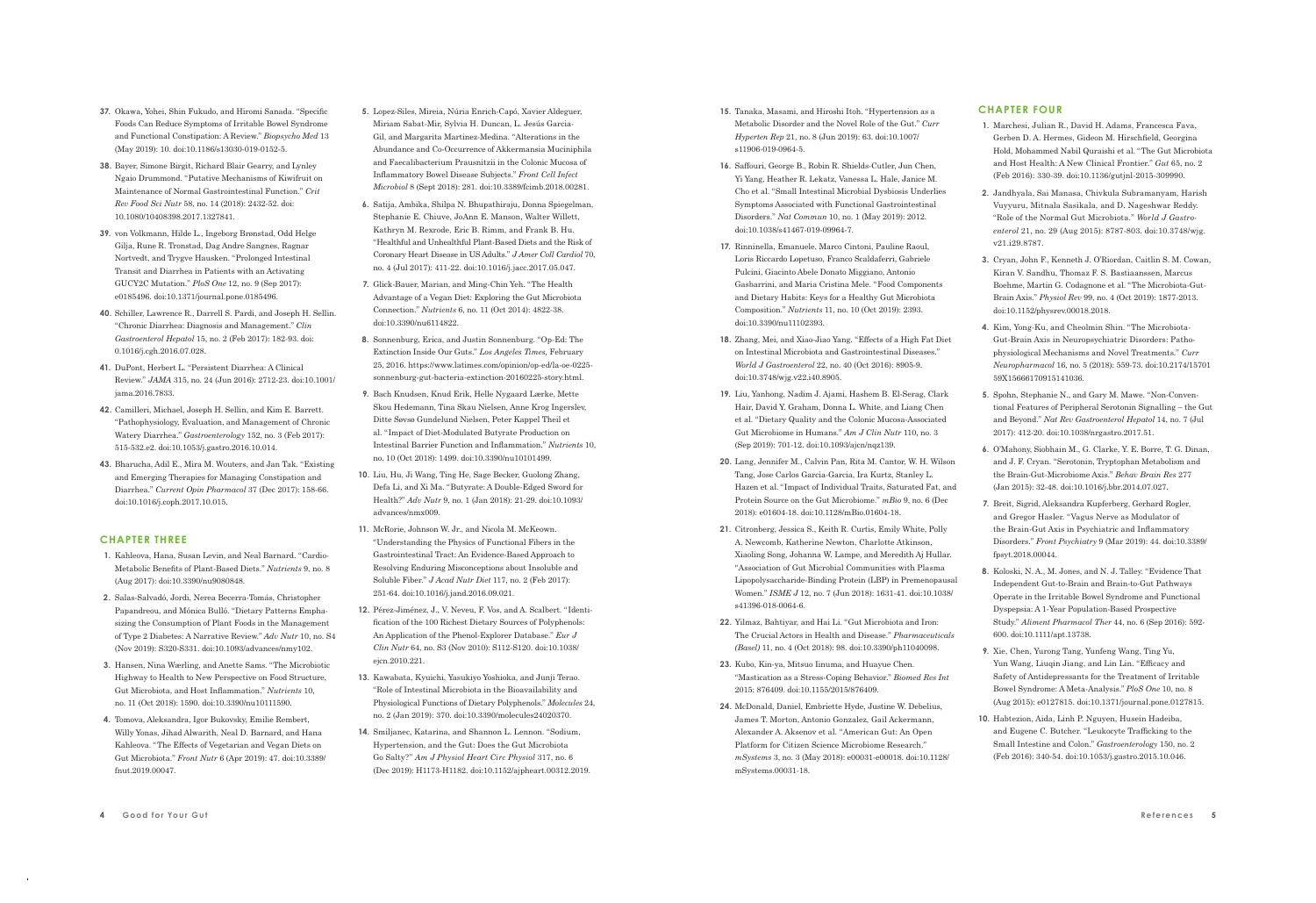- **11.** Ahluwalia, Bani, Maria K. Magnusson, and Lena Öhman. "Mucosal Immune System of the Gastrointestinal Tract: Maintaining Balance Between the Good and the Bad." *Scand J Gastroenterol* 52, no. 11 (Nov 2017): 1185-93. doi:10.1080/00365521.2017.1349173.
- **12.** Zamani, Mohammad, Shaghayegh Alizadeh-Tabari, and Vahid Zamani. "Systematic Review with Meta-Analysis: The Prevalence of Anxiety and Depression in Patients with Irritable Bowel Syndrome." *Aliment Pharmacol Ther* 50, no. 2 (Jul 2019): 132-43. doi:10.1111/apt.15325.
- **13.** Thijssen, A. Y., Z. Mujagic, D. M. A. E. Jonkers, S. Ludidi, D. Keszthelyi, M. A. Hesselink, C. H. M. Clemens et al. "Alterations in Serotonin Metabolism in the Irritable Bowel Syndrome." *Aliment Pharmacol Ther* 43, no. 2 (Jan 2016): 272-82. doi:10.1111/apt.13459.
- **14.** Enck, Paul, Qasim Aziz, Giovanni Barbara, Adam D. Farmer, Shin Fukudo, Emeran A. Mayer, Beate Niesler et al*.* "Irritable Bowel Syndrome." *Nat Rev Dis Primers* 2 (Mar 2016): 16014. doi.org/10.1038/nrdp.2016.14.
- **15.** Padhy, Susanta, Swapnajeet Sahoo, Sonali Mahajan, and Saroj Kumar Sinha. "Irritable Bowel Syndrome: Is it 'Irritable Brain' or 'Irritable Bowel'?" *J Neurosci Rural Pract* 6, no. 4 (Oct-Dec 2015): 568-77. doi:10.4103/0976-3147.169802.
- **16.** Irwin, Michael R., Richard Olmstead, and Judith E. Carroll. "Sleep Disturbance, Sleep Duration, and Inflammation: A Systematic Review and Meta-Analysis of Cohort Studies and Experimental Sleep Deprivation." *Biol Psychiatry* 80, no. 1 (Jul 2016): 40-52. doi:10.1016/j.biopsych.2015.05.014.
- **17.** Green, Tabitha R. F., J. Bryce Ortiz, Sue Wonnacott, Robert J. Williams, and Rachel K. Rowe. "The Bidirectional Relationship between Sleep and Inflammation Links Traumatic Brain Injury and Alzheimer's Disease." *Front Neurosci* 14 (2020): 894. doi:10.3389/fnins.2020.00894.
- **18.** Besedovsky, Luciana, Tanja Lange, and Monika Haack. "The Sleep-Immune Crosstalk in Health and Disease." *Physiol Rev* 99, no. 3 (Jul 2019): 1325-80. doi:10.1152/physrev.00010.2018.
- **19.** Straub, Rainer H., and Maurizio Cutolo. "Glucocorticoids and Chronic Inflammation." *Rheumatology (Oxford)* 55, S2 (2016): ii6-ii14. doi:10.1093/rheumatology/kew348.
- **20.** Ghoshal, Uday C., Ratnakar Shukla, and Ujjala Ghoshal. "Small Intestinal Bacterial Overgrowth and Irritable Bowel Syndrome: A Bridge between Functional Organic Dichotomy." *Gut Liver* 11, no. 2 (Mar 2017): 196-208. doi:10.5009/gnl16126.
- **21.** Su, Grace L., Cynthia W. Ko, Premysl Bercik, Yngve Falck-Ytter, Shahnaz Sultan, Adam V. Weizman, and Rebecca L. Morgan. "AGA Clinical Practice Guidelines on the Role of Probiotics in the Management of Gastrointestinal Disorders." *Gastroenterology* 159, no. 2 (Aug 2020): 697-705. doi:10.1053/j.gastro.2020.05.059.
- **22.** ReportBuyer. "The Global Probiotics Market Size Is Expected to Reach \$73.8 Billion by 2024, Rising at a Market Growth of 7.7% CAGR during the Forecast Period." *PR Newswire*, May 14, 2019. https://www.prnewswire.com/ news-releases/the-global-probiotics-market-size-is-expectedto-reach-73-8-billion-by-2024--rising-at-a-market-growthof-7-7-cagr-during-the-forecast-period-300850278.html.
- **23.** Grześkowiak, Łukasz, Erika Isolauri, Seppo Salminen, and Miguel Gueimonde. "Manufacturing Process Influences Properties of Probiotic Bacteria." *Brit J Nutri* 105, no. 6 (Mar 2011): 887-94. doi:10.1017/S0007114510004496.
- **24.** Dale, Hanna Fjeldheim, Stella Hellgren Rasmussen, Özgün Ömer Asiller, and Gülen Arslan Lied. "Probiotics in Irritable Bowel Syndrome: An Up-to-Date Systematic Review." *Nutrients* 11, no. 9 (Sep 2019): 2048. doi:10.3390/ nu11092048.
- **25.** McKenzie, Y. A., J. Thompson, P. Gulia, and M. C. E. Lomer. "British Dietetic Association Systematic Review of Systematic Reviews and Evidence-Based Practice Guidelines for the Use of Probiotics in the Management of Irritable Bowel Syndrome in Adults (2016 Update)." *J Hum Nutr Diet* 29, no. 5 (Oct 2016): 576-92. doi:10.1111/jhn.12386.
- **26.** Li, Bing, Li Liang, Huijie Deng, Jinmin Guo, He Shu, and Li Zhang. "Efficacy and Safety of Probiotics in Irritable Bowel Syndrome: A Systematic Review and Meta-Analysis." *Front Pharmacol* 11 (Apr 2020): 332. doi:10.3389/fphar.2020.00332.
- **27.** Goldenberg, Joshua Z., Christina Yap, Lyubov Lytvyn, Calvin Ka-Fung Lo, Jennifer Beardsley, Dominik Mertz, and Bradley C. Johnston. "Probiotics for the Prevention of Clostridium Difficile-Associated Diarrhea in Adults and Children." *Cochrane Database Syst Rev* 12, no. 12 (Dec 2017): CD006095. doi:10.1002/14651858.CD006095. pub4.
- **28.** Dimidi, Eirini, Selina Rose Cox, Megan Rossi, and Kevin Whelan. "Fermented Foods: Definitions and Characteristics, Impact on the Gut Microbiota and Effects on Gastrointestinal Health and Disease." *Nutrients* 11, no. 8 (Aug 2019): 1806. doi:10.3390/nu11081806.
- **29.** Şanlier, Nevin, Büşra Başar Gökcen, and Aybüke Ceyhun Sezgin. "Health Benefits of Fermented Foods." *Crit Rev Food Sci Nutr* 59, no. 3 (2019): 506-27. doi:10.1080/10408398.2017. 1383355.
- **30.** Melini, Francesca, Valentina Melini, Francesca Luziatelli, Anna Grazia Ficca, and Maurizio Ruzziet. "Health-Promoting Components in Fermented Foods: An Up-to-Date Systematic Review." *Nutrients* 11, no. 5 (May 2019): 1189. doi:10.3390/ nu11051189.

### **CHAPTER FIVE**

- **1.** Talley, Nicholas J., and Alexander C. Ford. "Functional Dyspepsia." *N Engl J Med* 373, no. 19 (Nov 2015): 1853-63. doi:10.1056/NEJMra1501505.
- **2.** Richter, Joel E., and Joel H. Rubenstein. "Presentation and Epidemiology of Gastroesophageal Reflux Disease." *Gastro enterology* 154, no. 2 (Jan 2018): 267-76. doi:10.1053/ j.gastro.2017.07.045.
- **3.** Sethi, Sajiv, and Joel E. Richter. "Diet and Gastroesophageal Reflux Disease: Role in Pathogenesis and Management." *Curr Opin Gastroenterol* 33, no. 2 (Mar 2017): 107-11. doi:10.1097/MOG.0000000000000337.
- **4.** Dossett, Michelle L., Ezra M. Cohen, and Jonah Cohen. "Integrative Medicine for Gastrointestinal Disease." *Prim Care* 44, no. 2 (Jun 2017): 265-80. doi:10.1016/j. pop.2017.02.002.
- **5.** Reveles, Kelly R., Caitlin N. Ryan, Luisa Chan, Reese A. Cosimi, and Wanda L. Haynes. "Proton Pump Inhibitor Use Associated with Changes in Gut Microbiota Composition." *Gut* 67, no. 7 (Jul 2018): 1369-70. doi:10.1136/ gutjnl-2017-315306.
- **6.** Tan, Victoria P. "The Low-FODMAP Diet in the Management of Functional Dyspepsia in East and Southeast Asia." *J Gastroenterol Hepatol* 32, no. S1 (Mar 2017): 46-52.
- **7.** Pesce, Marcella, Martina Cargiolli, Sara Cassarano, Barbara Polese, Barbara De Conno, Laura Aurino, Nicola Mancino, and Giovanni Sarnelli. "Diet and Functional Dyspepsia: Clinical Correlates and Therapeutic Perspectives." *World J Gastroenterol* 26, no. 5 (Feb 2020): 456-65. doi:10.3748/wjg. v26.i5.456.
- **8.** Duboc, Henri, Sofya Latrache, Nicoleta Nebunu, and Benoit Coffin. "The Role of Diet in Functional Dyspepsia Management." *Front Psychiat* 11 (Feb 2020): 23. doi:10.3389/ fpsyt.2020.00023.
- **9.** Zito, Francesco Paolo, Barbara Polese, Letizia Vozzella, Antonietta Gala, Daniela Genovese, Viviana Verlezza, and Fabiana Medugno. "Good Adherence to Mediterranean Diet Can Prevent Gastrointestinal Symptoms: A Survey from Southern Italy." *World J Gastrointest Pharmacol Ther* 7, no. 4 (Nov 2016): 564-71. doi:10.4292/wjgpt.v7.i4.564.
- **10.** Zalvan, Craig H., Shirley Hu, Barbara Greenberg, and Jan Geliebter. "A Comparison of Alkaline Water and Mediterranean Diet vs Proton Pump Inhibition for Treatment of Laryngopharyngeal Reflux." *JAMA Otolaryngol Head Neck Surg* 143, no. 10 (Oct 2017): 1023-29. doi:10.1001/ jamaoto.2017.1454.
- **11.** Siah, Kewin Tien, Reuben Kong Min Wong, and Khek Yu Ho. "Melatonin for the Treatment of Irritable Bowel Syndrome." *World J Gastroenterol* 20, no. 10 (Mar 2014): 2492-8. doi:10.3748/wjg.v20.i10.2492.
- **12.** Sperber, Ami D., Dan Dumitrascu, Shin Fukudo, Charles Gerson, Uday C. Ghoshal, Kok Ann Gwee, A. Pali S. Hungin et al. "The Global Prevalence of IBS in Adults Remains Elusive Due to the Heterogeneity of Studies: A Rome Foundation Working Team Literature Review." *Gut* 66, no. 6 (Jun 2017): 1075-82. doi:10.1136/gutjnl-2015-311240.
- **13.** Oka, Priya, Heather Parr, Brigida Barberio, Christopher J. Black, Edoardo V. Savarino, and Alexander C. Ford. "Global Prevalence of Irritable Bowel Syndrome According to Rome III or IV Criteria: A Systematic Review and Meta-Analysis." *Lancet Gastroenterol Hepatol* 5, no. 10 (Oct 2020): 908-17. doi:10.1016/S2468-1253(20)30217-X.
- **14.** Linsalata, Michele, Giuseppe Riezzo, Benedetta D'Attoma, Caterina Clemente, Antonella Orlando, and Francesco Russo. "Noninvasive Biomarkers of Gut Barrier Function Identify Two Subtypes of Patients Suffering from Diarrhoea Predominant to IBS: A Case-Control Study." *BMC Gastroenterol* 18, no. 1 (Nov 2018): 167. doi:10.1186/ s12876-018-0888-6.
- **15.** Quigley, Eamonn M. M. "The Gut-Brain Axis and the Microbiome: Clues to Pathophysiology and Opportunities for Novel Management Strategies in Irritable Bowel Syndrome (IBS)." *J Clin Med* 7, no. 1 (Jan 2018): 6. doi:10.3390/ jcm7010006.
- **16.** Lee, Changhyun, Eunyoung Doo, Ji Min Choi, Seung-Ho Jang, Han-Seung Ryu, Ju Yup Lee, Jung Hwan Oh et al. "The Increased Level of Depression and Anxiety in Irritable Bowel Syndrome Patients Compared with Healthy Controls: Systematic Review and Meta-Analysis." *J Neurogastroenterol Motil* 23, no. 3 (Jul 2017): 349-62. doi:10.5056/jnm16220.
- **17.** Ng, Qin Xiang, Alex Yu Sen Soh, Wayren Loke, Donovan Yutong Lim, and Wee-Song Yeo. "The Role of Inflammation in Irritable Bowel Syndrome (IBS)." *J Inflamm Res* 11 (Sep 2018): 345-49. doi:10.2147/JIR.S174982.
- **18.** Koloski, N. A., M. Jones, and N. J. Talley. "Evidence That Independent Gut-to-Brain and Brain-to-Gut Pathways Operate in the Irritable Bowel Syndrome and Functional Dyspepsia: A 1-Year Population-Based Prospective Study." *Aliment Pharmacol Ther* 44, no. 6 (Sep 2016): 592-600. doi: 10.1111/apt.13738.
- **19.** Chong, Pei Pei, Voon Kin Chin, Chung Yeng Looi, Won Fen Wong, Priya Madhavan, and Voon Chen Yong. "The Microbiome and Irritable Bowel Syndrome–A Review on the Pathophysiology, Current Research and Future Therapy." *Front Microbiol* 10 (Jun 2019): 1136. doi:10.3389/ fmicb.2019.01136.
- **20.** Moser, Gabriele, Camille Fournier, and Johannes Peter. " Intestinale Mikrobiom-Darm-Hirn-Achse und Reizdarmsyndrom." [Intestinal microbiome-gut-brain axis and irritable bowel syndrome.] *Wien Med Wochenschr* 168, no. 3-4 (Mar 2018): 62-66. doi:10.1007/s10354-017-0592-0.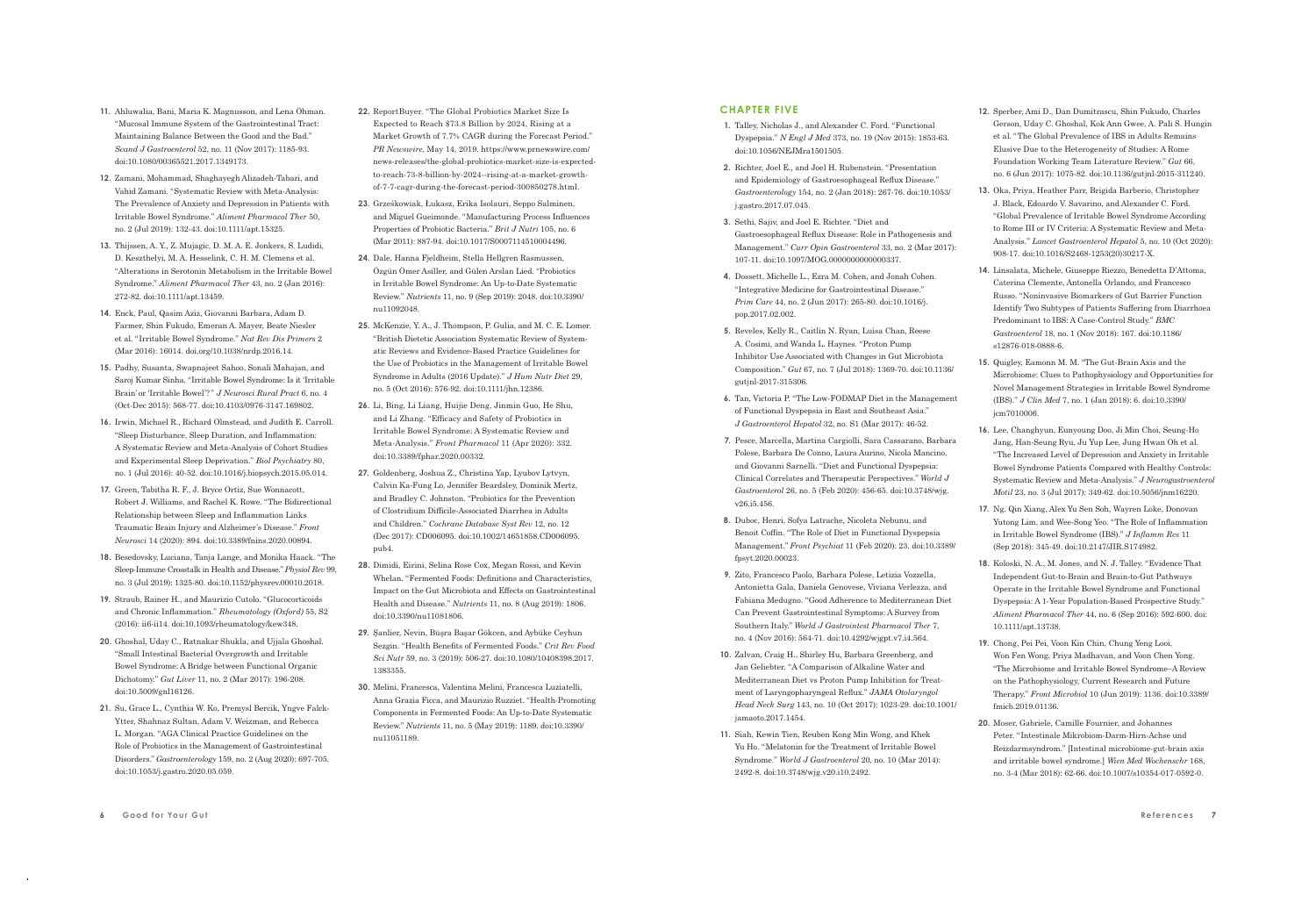- **21.** Aziz, Imran, Saqib Mumtaz, Hassan Bholah, Fahmid U. Chowdhury, David S. Sanders, and Alexander C. Ford. "High Prevalence of Idiopathic Bile Acid Diarrhea among Patients with Diarrhea-Predominant Irritable Bowel Syndrome Based on Rome III Criteria." *Clin Gastroenterol Hepatol* 13, no. 9 (Sep 2015): 1650-5.e2. doi:10.1016/j. cgh.2015.03.002.
- **22.** Deiteren, A., A. de Wit, L. van der Linden, J. G. De Man, P. A. Pelckmans, and B. Y. De Winter. "Irritable Bowel Syndrome and Visceral Hypersensitivity: Risk Factors and Pathophysiological Mechanisms." *Acta Gastroenterol Belg* 79, no. 1 (Mar 2016): 29-38.
- **23.** Chey, William D., Jacob Kurlander, and Shanti Eswaran. "Irritable Bowel Syndrome: A Clinical Review." *JAMA* 313, no. 9 (Mar 2015): 949-58. doi:10.1001/jama.2015.0954.
- **24.** Pittayanon, Rapat, Jennifer T. Lau, Yuhong Yuan, Grigorios I. Leontiadis, Frances Tse, Michael Surette, and Paul Moayyedi. "Gut Microbiota in Patients with Irri table Bowel Syndrome – A Systematic Review." *Gastroenterol* 157, no. 1 (Jul 2019): 97-108. doi:10.1053/j. gastro.2019.03.049.
- **25.** Chmiela, Magdalena, and Juozas Kupcinskas. "Pathogenesis of *Helicobacter pylori* Infection." *Helicobacter* 24, no. S1 (Sep 2019): e12638. doi:10.1111/hel.12638.
- **26.** Crowe, Sheila E. "*Helicobacter pylori* Infection." *N Eng J Med* 380, no. 12 (Mar 2019): 1158-65. doi:10.1056/ NEJMcp1710945.
- **27.** Kines, Kasia, and Tina Krupczak. "Nutritional Interventions for Gastroesophageal Reflux, Irritable Bowel Syndrome, and Hypochlorhydria: A Case Report." *Integr Med (Encinitas)* 15, no. 4 (Aug 2016): 49-53.
- **28.** Perry, Issac E., Irene Sonu, Carmelo Scarpignato, Junichi Akiyama, Michio Hongo, and Kenneth J. Vega. "Potential Proton Pump Inhibitor–Related Adverse Effects." *Ann NY Acad Sci* 1481, no. 1 (Dec 2020): 43-58. doi:10.1111/ nyas.14428.
- **29.** Dukowicz, Andrew C., Brian E. Lacy, and Gary M. Levine. "Small Intestinal Bacterial Overgrowth: A Comprehensive Review." *Gastroenterol Hepatol (NY)* 3, no. 2 (Feb 2007): 112-22.
- **30.** Bures, Jan, Jiri Cyrany, Darina Kohoutova, Miroslav Förstl, Stanislav Rejchrt, Jaroslav Kvetina, Viktor Vorisek, and Marcela Kopacova. "Small Intestinal Bacterial Overgrowth Syndrome." *World J Gastroenterol* 16, no. 24 (Jun 2010): 2978-90. doi:10.3748/wjg.v16.i24.2978.
- **31.** Ghoshal, Uday C., Ratnakar Shukla, and Ujjala Ghoshal. "Small Intestinal Bacterial Overgrowth and Irritable Bowel Syndrome: A Bridge between Functional Organic Dichotomy." *Gut Liver* 11, no. 2 (Mar 2017): 196-208. doi:10.5009/gnl16126.
- **32.** Ahuja, Amisha, and Nitin K. Ahuja. "Conventional, Complementary, and Controversial Approaches to Small Intestinal Bacterial Overgrowth." *Pract Gastroenterol* 180 (Oct 2018): 61-66.
- **33.** Rezaie, Ali, Mark Pimentel, and Satish S. Rao. "How to Test and Treat Small Intestinal Bacterial Overgrowth: An Evidence-Based Approach." *Curr Gastroenterol Rep* 18, no. 2 (Feb 2016): 8. doi:10.1007/s11894-015-0482-9.
- **34.** Deloose, Eveline, and Jan Tack. "Redefining the Functional Roles of the Gastrointestinal Migrating Motor Complex and Motilin in Small Bacterial Overgrowth and Hunger Signaling." *Am J Physiol Gastrointest Liver Physiol* 310, no. 4 (Feb 2016): G228-G233. doi:10.1152/ ajpgi.00212.2015.
- **35.** Rezaie, Ali, Michelle Buresi, Anthony Lembo, Henry Lin, Richard McCallum, Satish Rao, Max Schmulson et al. "Hydrogen and Methane-Based Breath Testing in Gastrointestinal Disorders: The North American Consensus." *Am J Gastroenterol* 112, no. 5 (May 2017): 775-84. doi:10.1038/ ajg.2017.46.
- **36.** Gabbard, Scott L., Brian E. Lacy, Gary M. Levine, and Michael D. Crowell. "The Impact of Alcohol Consumption and Cholecystectomy on Small Intestinal Bacterial Overgrowth." *Dig Dis Sci* 59, no. 3 (Mar 2014): 638-44. doi:10.1007/s10620-013-2960-y.
- **37.** Pimentel, Mark, Richard J. Saad, Millie D. Long, and Satish S. C. Rao. "ACG Clinical Guideline: Small Intestinal Bacterial Overgrowth." *Am J Gastroenterol* 115, no. 2 (Feb 2020): 165-78. doi:10.14309/ajg.0000000000000501.
- **38.** Leite, Gabriela, Walter Morales, Stacy Weitsman, Shreya Celly, Gonzalo Parodi, Ruchi Mathur, Gillian M. Barlow et al. "The Duodenal Microbiome Is Altered in Small Intestinal Bacterial Overgrowth." *PloS One* 15, no. 7 (Jul 2020): e0234906. doi:10.1371/journal.pone.0234906.
- **39.** Strate, Lisa L., and Arden M. Morris. "Epidemiology, Pathophysiology, and Treatment of Diverticulitis." *Gastroenterology* 156, no. 5 (Apr 2019): 1282-98.e1. doi:10.1053/j.gastro.2018.12.033.
- **40.** Rezapour, Mona, Saima Ali, and Neil Stollman. "Diverticular Disease: An Update on Pathogenesis and Management." *Gut Liver* 12, no. 2 (Mar 2018): 125-32. doi:10.5009/gnl16552.
- **41.** McSweeney, William, and Havish Srinath. "Diverticular Disease Practice Points." *Aust Fam Physician* 46, no. 11 (Nov 2017): 829-32.
- **42.** Ticinesi, Andrea, Antonio Nouvenne, Vincenzo Corrente, Claudio Tana, Francesco Di Mario, and Tiziana Meschi. "Diverticular Disease: A Gut Microbiota Perspective." *J Gastrointestin Liver Dis* 28, no. 3 (Sep 2019): 327-37. doi:10.15403/jgld-277.
- **43.** Lahner, Edith, Cristina Bellisario, Cesare Hassan, Angelo Zullo, Gianluca Esposito, and Bruno Annibale. "Probiotics in the Treatment of Diverticular Disease. A Systematic Review." *J Gastrointestin Liver Dis* 25, no. 1 (Mar 2016): 79-86. doi:10.15403/jgld.2014.1121.251.srw.
- **44.** Tursi, Antonio, and Walter Elisei. "Role of Inflammation in the Pathogenesis of Diverticular Disease." *Mediators Inflamm* 2019 (Mar 2019): 8328490. doi:10.1155/2019/8328490.
- **45.** Pappas, Peter G., Michail S. Lionakis, Maiken Cavling Arendrup, Luis Ostrosky-Zeichner, and Bart Jan Kullberg. "Invasive Candidiasis." *Nat Rev Dis Primers* 4, no. 1 (May 2018): 18026. doi:10.1038/nrdp.2018.26.
- **46.** Tong, Yiqing, and Jianguo Tang. "Candida Albicans Infection and Intestinal Immunity." *Microbiol Res* 198 (May 2017): 27-35. doi:10.1016/j.micres.2017.02.002.
- **47.** Basmaciyan, Louise, Fabienne Bon, Tracy Paradis, Pierre Lapaquette, and Frédéric Dalle. "Candida Albicans Interactions with the Host: Crossing the Intestinal Epithelial Barrier." *Tissue Barriers* 7, no. 2 (2019): 1612661. doi:10.108 0/21688370.2019.1612661.

## **CHAPTER SIX**

- **1.** Chey, William D., Jacob Kurlander, and Shanti Eswaran. "Irritable Bowel Syndrome: A Clinical Review." *JAMA* 313, no. 9 (2015): 949-58. doi:10.1001/jama.2015.0954.
- **2.** Halmos, Emma P., and Peter R. Gibson. "Controversies and Reality of the FODMAP Diet for Patients with Irritable Bowel Syndrome." *J Gastroenterol Hepatol* 34, no. 7 (Jul 2019): 1134-42. doi:10.1111/jgh.14650.
- **3.** Whelan, Kevin, L. D. Martin, H. M. Staudacher, and M. C. E. Lomer. "The Low FODMAP Diet in the Management of Irritable Bowel Syndrome: An Evidence-Based Review of FODMAP Restriction, Reintroduction and Personalisation in Clinical Practice." *J Hum Nutr Diet* 31, no. 2 (Apr 2018): 239-55. doi:10.1111/jhn.12530.
- **4.** Tuck, Caroline, and Jacqueline Barrett. "Re-challenging FODMAPs: The Low FODMAP Diet Phase Two." *J Gastroenterol Hepatol* 32, no. S1 (Mar 2017): 11-15. doi:10.1111/jgh.13687.
- **5.** Altobelli, Emma, Valerio Del Negro, Paolo Matteo Angeletti, and Giovanni Latella. "Low-FODMAP Diet Improves Irritable Bowel Syndrome Symptoms: A Meta-Analysis." *Nutrients* 9, no. 9 (Aug 2017): 940. doi:10.3390/nu9090940.
- **6.** Staudacher, Heidi M., and Kevin Whelan. "The Low FODMAP Diet: Recent Advances in Understanding Its Mechanisms and Efficacy in Irritable Bowel Syndrome.' *Gut* 66, no. 8 (Aug 2017): 1517-27. doi:10.1136/ gutjnl-2017-313750.
- **7.** Varjú, Péter, Nelli Farkas, Péter Hegyi, András Garami, Imre Szabó, Anita Illés, and Margit Solymár. "Low Fermentable Oligosaccharides, Disaccharides, Monosaccharides and Polyols (FODMAP) Diet Improves Symptoms in Adults Suffering from Irritable Bowel Syndrome (IBS) Compared to Standard IBS Diet: A Meta-Analysis of Clinical Studies." *PloS One* 12, no. 8 (Aug 2017): e0182942. doi:10.1371/journal.pone.0182942.
- **8.** Sloan, Tim J., Jonna Jalanka, Giles A. D. Major, Shanthi Krishnasamy, Sue Pritchard, Salah Abdelrazig, Katri Korpela et al. "A Low FODMAP Diet Is Associated with Changes in the Microbiota and Reduction in Breath Hydrogen but Not Colonic Volume in Healthy Subjects." *PloS One* 13, no. 7 (Jul 2018): e0201410. doi:10.1371/ journal.pone.0201410.
- **9.** Dionne, Joanna, Alexander C. Ford, Yuhong Yuan, William D. Chey, Brian E. Lacy, Yuri A. Saito, Eamonn M. M. Quigley, and Paul Moayyedi. "A Systematic Review and Meta-Analysis Evaluating the Efficacy of a Gluten-Free Diet and a Low FODMAPs Diet in Treating Symptoms of Irritable Bowel Syndrome." *Am J Gastroenterol* 113, no. 9 (Sep 2018): 1290-1300. doi:10.1038/s41395-018-0195-4.
- **10.** Algera, Joost, Esther Colomier, and Magnus Simrén. "The Dietary Management of Patients with Irritable Bowel Syndrome: A Narrative Review of the Existing and Emerging Evidence." *Nutrients* 11, no. 9 (Sep 2019): 2162. doi:10.3390/ nu11092162.
- **11.** El-Salhy, Magdy, Jan Gunnar Hatlebakk, and Trygve Hausken. "Diet in Irritable Bowel Syndrome (IBS): Interaction with Gut Microbiota and Gut Hormones." *Nutrients* 11, no. 8 (Aug 2019): 1824. doi:10.3390/ nu11081824.
- **12.** Skodje, Gry I., Vikas K. Sarna, Ingunn H. Minelle, Kjersti L. Rolfsen, Jane G. Muir, Peter R. Gibson, Marit B. Veierød, Christine Henriksen, and Knut E. A. Lundin. "Fructan, Rather Than Gluten, Induces Symptoms in Patients with Self-Reported Non-Celiac Gluten Sensitivity." *Gastroenterology* 154, no. 3 (Feb 2018): 529-39. doi:10.1053/j. gastro.2017.10.040.
- **13.** Catassi, Carlo, Armin Alaedini, Christian Bojarski, Bruno Bonaz, Gerd Bouma, Antonio Carroccio, Gemma Castillejo et al. "The Overlapping Area of Non-Celiac Gluten Sensitivity (NCGS) and Wheat to Sensitive Irritable Bowel Syndrome (IBS): An Update." *Nutrients* 9, no. 11 (Nov 2017): 1268. doi:10.3390/nu9111268.
- **14.** Alammar, N., L. Wang, B. Saberi, J. Nanavati, G. Holtmann, R. T. Shinohara, and G. E. Mullin. "The Impact of Peppermint Oil on the Irritable Bowel Syndrome: A Meta-Analysis of the Pooled Clinical Data." *BMC Complement Altern Med* 19, no. 1 (Jan 2019): 21. doi:10.1186/s12906-018-2409-0.